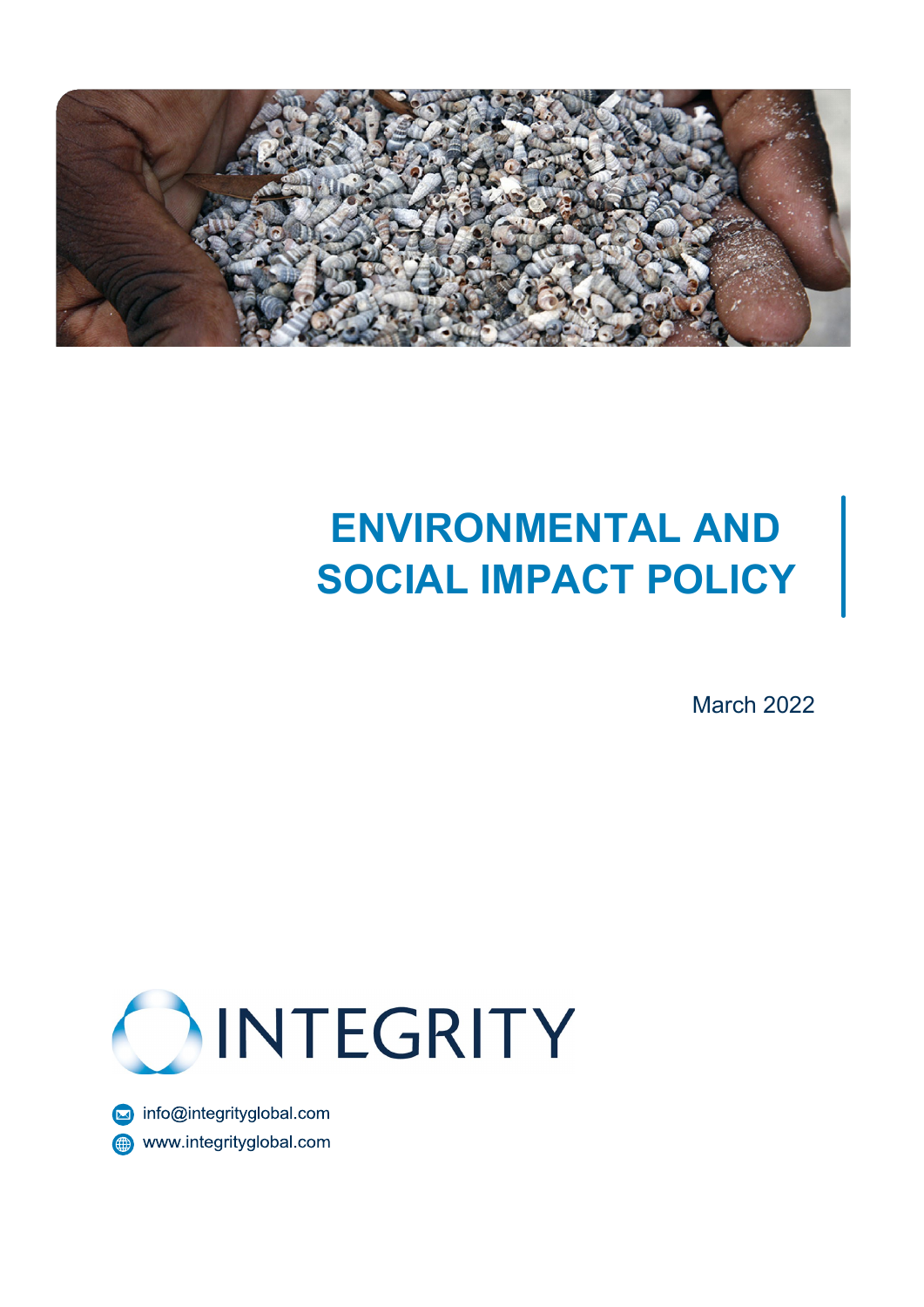

# **Environmental and Social Impact Policy**

#### **Our Commitment**

A positive and active social and environmental impact is central to Integrity's vision:

*We are an international consultancy and service provider working on complex and challenging issues around the globe. We set the international standard for ethically delivered expert services. Through our work we help create stability, accountability and prosperity.*

As part of our commitment to creating positive environmental and social impact in the pursuit of our vision, we will reach Net Zero by 2030<sup>[1](#page-1-0)</sup>

In addition to this headline target we commit to:

- a climate-positive footprint from international business travel by 2023
- an annual environmental and social impact report from 2024 and reviewed by the **Board**
- achieving ISO: 14001 standards by 2025
- minimising negative environmental impacts and maximising positive social impacts through our work.

Integrity's vision will be realised by building a sustainable business, where ethics and profit are carefully balanced: sustainability = ethics + profit. A core part of this equation is our approach to the environment and the social impact of our work. This policy and action plan outlines our management approach.

## **The Environment and Sustainability**

#### **Our Action Plan**

Sustainable development must protect the environment and natural resources on which communities rely. Integrity's positive environmental impact measures are grouped under three headings: travel, premises and procurement, and services and marketing:

#### **Travel**

- **Minimise Airmiles:** We minimise international air travel through centrally managed budgets, which are only authorised for essential business-related travel where the objectives cannot be met remotely. Where possible, domestic travel is by land.
- **Decentralised international offices:** We have six [offices](https://www.integrityglobal.com/contact-us/) [a](https://www.integrityglobal.com/contact-us/)cross the US, Europe, Africa, Asia and the Middle East. This not only enables better technical delivery and partnerships, but also minimises international travel.
- **Working from home:** For more than five years, Integrity has enabled and encouraged Working from home across all our geographies, enabled by our cloud-based enterprise information management systems. This helps staff achieve a healthier work-life-balance

<span id="page-1-0"></span><sup>1</sup> Net Zero means reducing emissions across all Green House Gasses and offsetting residual emissions.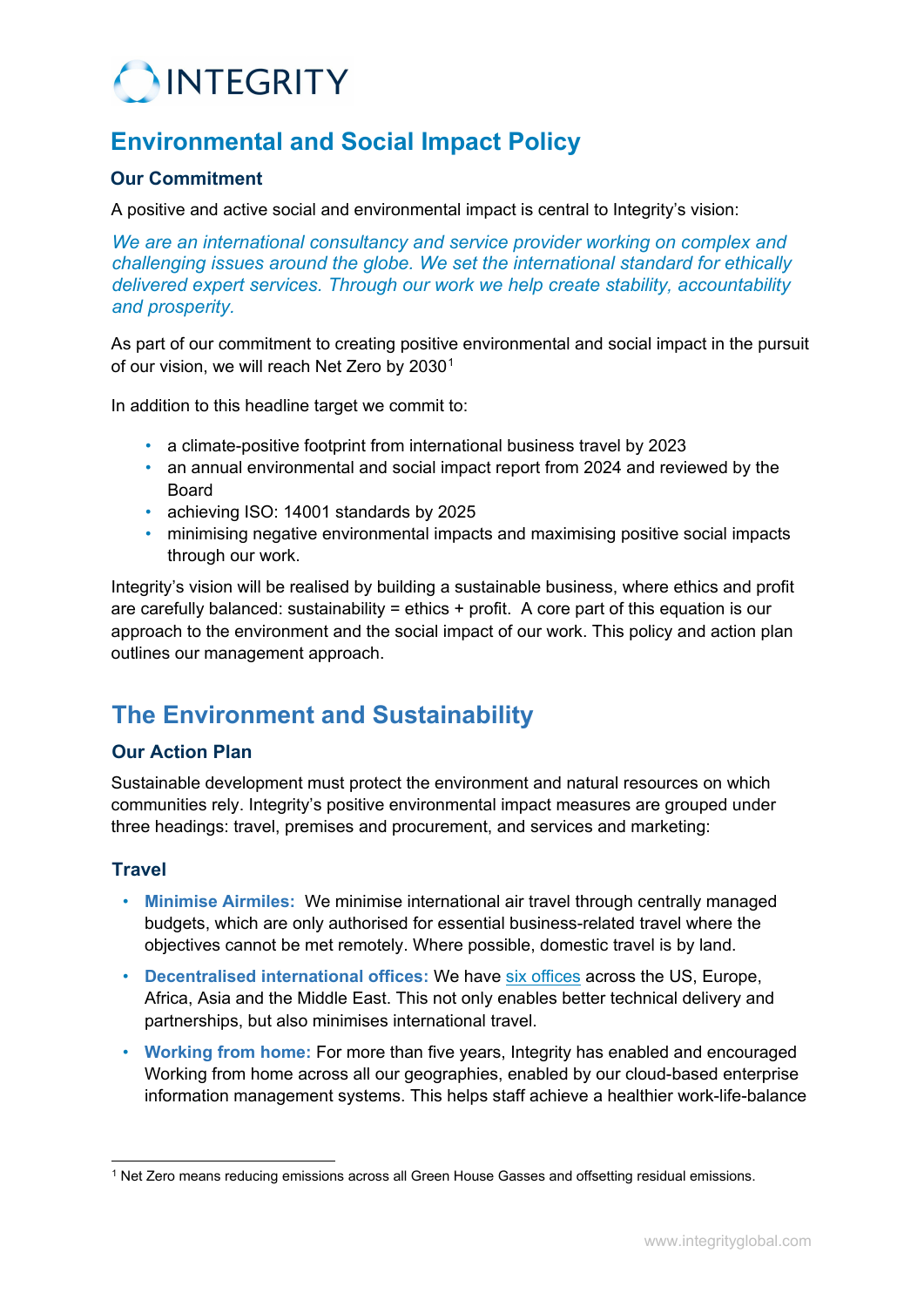

with up to 80% of staff time worked from home, reducing the equivalent staff commuting emissions.

- **Cloud-based mobile Information Communication Technology:** Wherever our staff are across the world, they can access all company IT systems, thereby minimising unnecessary local travel and commuting and minimising paper usage.
- **Carbon offsetting partnership:** We select corporate travel agents who record and report CO2e per air travel event, and who offer partnerships with CO2e offsetting service providers.
- **Carbon Calculator:** To aid staff in their decisions on carbon-efficient transport choice for business and personal travel, we use the Carbon Footprint Calculator.
- **Calculate, record and report:** We capture our corporate travel CO2 equivalent (CO2e) data on our in-house Travel Tracker management system for each travel period. We also capture CO2e emissions not expended through alternative travel methods or avoiding travel.

#### **Premises and Procurement**

- **Environmental impact assessments:** All projects consider impact on the environment during project design and will capture risks to the environment and any mitigations in a risk matrix. Where projects have a direct impact on the physical environment, such as infrastructure projects, advising on power provision or industry projects, additional specific environmental risk assessments will be conducted as an integral part of project design.
- **Use of buildings:** We give due consideration to environmental issues and energy performance when acquiring office space in all our decentralised locations. For example, our London office produces over [50% of its energy on site.](https://www.somersethouse.org.uk/sustainability) Our US office will be fully carbon neutral by 2023 and are members of RE100.
- **Office waste:** We encourage recycling of office waste, and a paperless environment wherever possible. All offices use soft copy documents for sharing and collaborative working. The London Office has recycling points in every office and other waste is used for power generation. The premises aim for zero to landfill. Our Brighton, Jordan and Kenya Offices are paper-free. The US Office has paper usage caps per desk.
- **Plastics and sustainable produce:** Integrity does not purchase disposable plastic products. Where markets allow, we also avoid purchasing products containing plastics. Company provided food and drink are only purchased from sustainable, ethical and/ or local producers. In addition, the US, Kenya, Pakistan and Jordan Offices and amenity facilities are free of single-use plastics.

#### **Services & Marketing**

• **Climate, Natural Resources and Environment:** This is one of 13 [thematic capabilities](https://www.integrityglobal.com/our-work/our-thematics/) [in](https://www.integrityglobal.com/our-work/our-thematics/) which Integrity delivers work. We partner with governments, civil society and the private sector to research, develop and monitor equitable, community-focused solutions to sustainable natural resource management.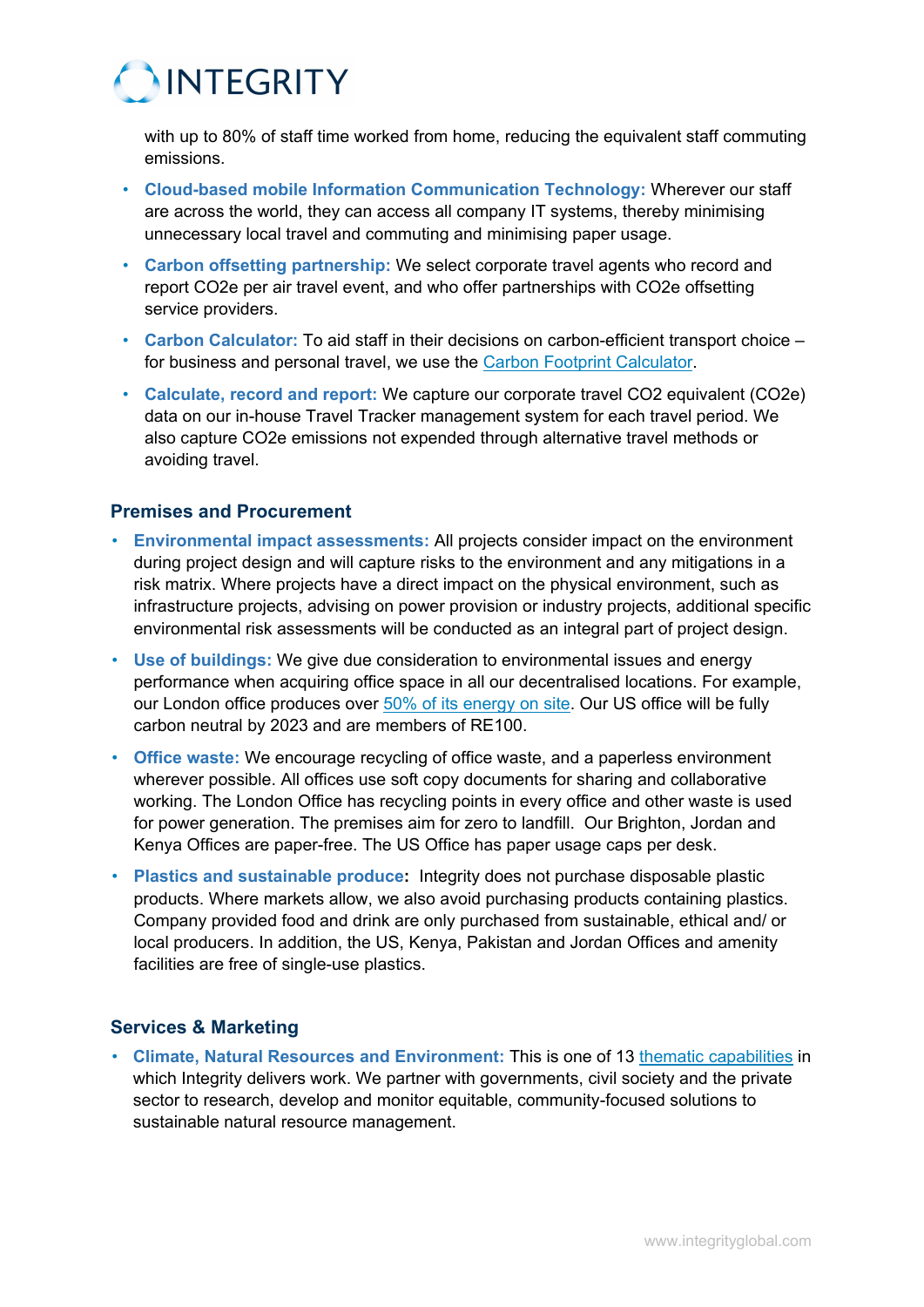

- **Informed business decisions:** We consider the environmental and social impact of every opportunity through our business development and delivery processes.
- **Marketing Products:** We do not mass-print marketing materials. We only use soft-copy marketing documents. We do not produce plastic or disposable products to market our services or brand.

### **Social Impact**

#### **Our Commitment**

Integrity upholds the highest ethical standards in our service delivery, our employment of staff and our interactions with people. Through adherence to our core values we ensure not only that our clients receive the best possible service but that we benefit the individuals and communities amongst whom we work. We do not target or deceive; we work to understand and support. We do not programme at people and groups; we programme with them.

#### **Our Values:**

- **Commitment:** We are committed to enabling positive and enduring change in conflict affected and fragile environments.
- **Presence:** We are present on the ground in the geographies where we work in order to understand the context and the people.
- **Objectivity:** We do not advocate: we listen, comprehend and recommend. Our recommendations are not based on assumptions or ideology but evidence and learning.
- **Inclusivity:** Our clients benefit from community access to the design, delivery, learning and outputs of interventions affecting them. Giving them a strong voice in the programmes that impact them improves the programmes and makes them more sustainable. Integrity's management benefits from team access to strategy, organisation design and decisions making. Giving the team a strong voice improves the organisation and makes it more sustainable.
- **Diversity:** Our team reflects and incorporates the diversity of the communities and clients for whom we work. Our culture promotes the richness and nuance brought by diverse perspectives, backgrounds, ideas and identities.
- **Transparency:** We are open and clear to all with whom we work about who we are, what we do and how we do it.
- **Sensitivity:** It is important to understand the impact of our presence and our work, empathise with people's situations and not do harm.
- **Diligence:** Rigorous thinking is the bedrock on which to base successful programming. This is both reflective and collaborative in nature in order to incorporate our best individual and collective intellect.
- **Courage:** We work on some of the world's most harrowing challenges and violent conflicts. We have the bravery to challenge clients on their assumptions and thinking because we know it gives them the best service. We are unafraid to stand up to unethical practises in the sectors in which we work.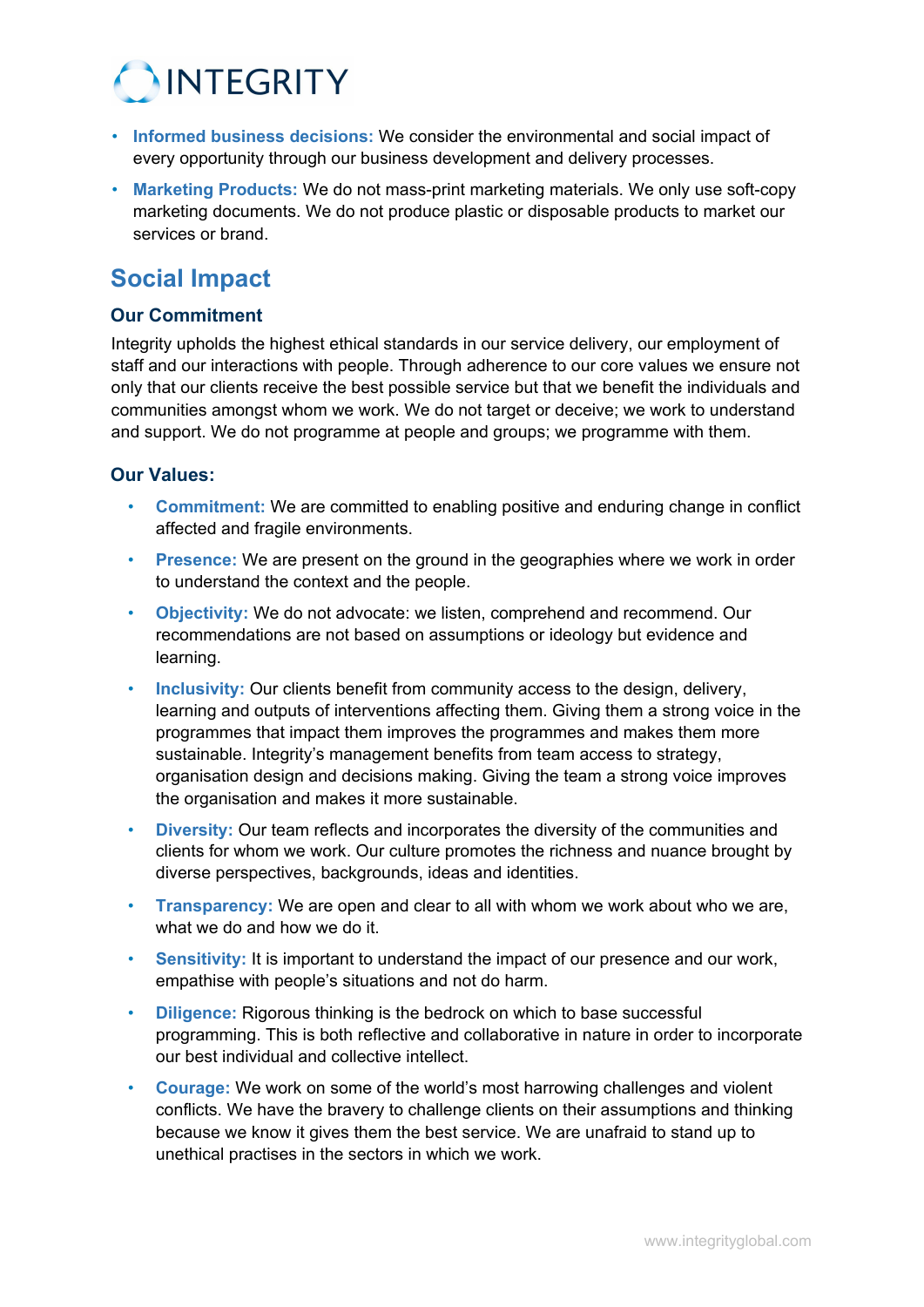

• **Accountability:** Our people take responsibility for the quality of our work and performance. We hold ourselves to account by clear policy and process, sustained by long-term profitability.

#### **Our Delivery Approach**

Integrity actively pursues positive social impact through our project delivery, supply chains, business and wider operations.

- **Company strategy:** Our Company Strategy, Annual Consultations and Action Plans ensure collective reflection and progress towards our vision of improved *stability, accountability and prosperity*.
- **Project and programme design:** Our projects and programmes are directly concerned with having positive social impact on individuals and communities. In the design and delivery, we take a holistic approach to ensure that we understand complex systems, including how benefits in one place or for one group may negatively impact others elsewhere. This approach is underpinned by the 'do no harm' principle and managed through a comprehensive risk assessment. This identifies risks of unintended harm and sets out alternative courses of action or mitigating measures.
- **Ethics and standards:** Our standards are codified in our ethics, dignity and work, equality discrimination, safeguarding, modern slavery, and code of conduct policies.
- **Diversity and Inclusion:** We employ open and fair recruitment and procurement practices and actively promote inclusion, non-discrimination and equality in all our business practices, to ensure we are providing opportunities and having a positive impact on social development in our areas of operation. We have a 10-step plan to enhance our approach to active equality and diversity, including D&I training, a comprehensive policy review, prioritising working with staff consultants from the countries in which we work, a review of recruitment processes, a team D&I consultation, and a continued and long-term commitment to ethical internships and apprenticeship schemes.
- **Project delivery and monitoring:** Social impact will be reviewed at regular points throughout the project life cycle.
	- We actively seek work for donors and clients that require positive impacts, meaning much of our work is explicitly concerned with environmental and social impact.
	- The project risk matrix is the primary mechanism for monitoring and updating specific social risks and regular or specific review dates can be set.
	- Specific social impact targets can be built into the project design and monitoring framework to ensure timely monitoring and reporting against specific objectives.
	- Where necessary partner organisations will be supported to conduct their own risk monitoring and impact reporting.
- **Supply chain management:** We have clear Codes of Conduct for suppliers and high standards around modern slavery and human rights issues to which all suppliers must adhere. Detailed due diligence prior to contracting and in delivery ensures our supply chain maintains the high standards necessary to ensure a wider, positive social and environmental impact.